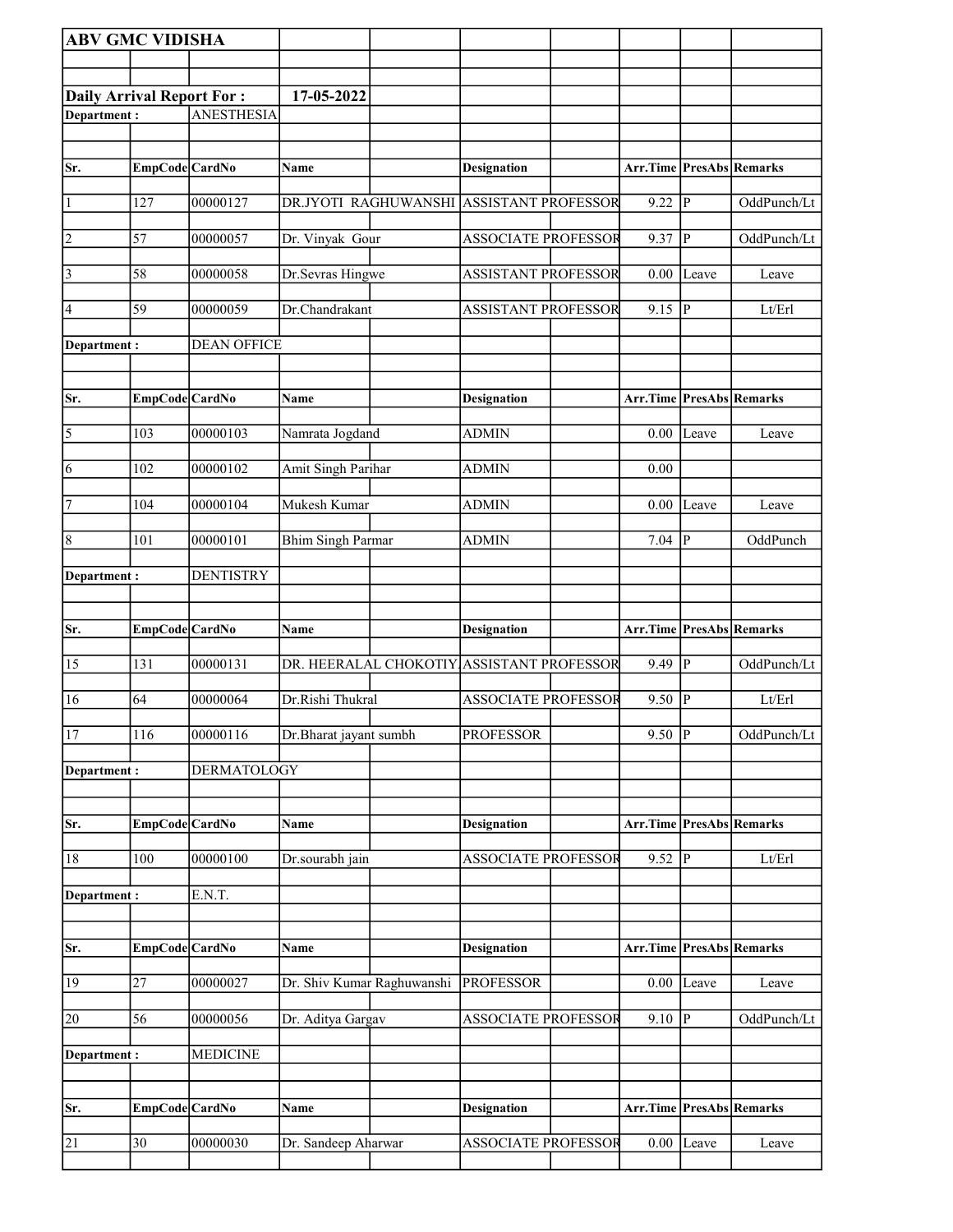| 22              | 23              | 00000023             | Dr. Arvind Chouhan        |                                         | <b>ASSOCIATE PROFESSOR</b> | 0.00                            |       |             |
|-----------------|-----------------|----------------------|---------------------------|-----------------------------------------|----------------------------|---------------------------------|-------|-------------|
| 23              | 129             | 00000129             | Dr. Mahendra pratap Singh |                                         | <b>ASSISTANT PROFESSOR</b> | 9.41                            | P     | Lt/Erl      |
| 24              | 12              | 00000012             | Dr Preshant shrivastava   |                                         | <b>PROFESSOR</b>           | 9.41                            | P     | OddPunch/Lt |
| $\overline{25}$ | 50              | 00000050             | Dr.vinod Dangi            |                                         | <b>ASSISTANT PROFESSOR</b> | 0.00                            | Leave | Leave       |
| Department:     |                 | OBST. & GYNEE        |                           |                                         |                            |                                 |       |             |
|                 |                 |                      |                           |                                         |                            |                                 |       |             |
| Sr.             | EmpCode CardNo  |                      | <b>Name</b>               |                                         | <b>Designation</b>         | <b>Arr.Time PresAbs Remarks</b> |       |             |
| 26              | 41              | 00000041             | Dr.Aarti sharma           |                                         | <b>ASSOCIATE PROFESSOR</b> | 9.31                            | P     | OddPunch/Lt |
| 27              | 96              | 00000096             | DR. Sudha Chourasia       |                                         | <b>PROFESSOR</b>           | 0.00                            | Leave | Leave       |
| 28              | 42              | 00000042             | Dr. Mridula singh         |                                         | <b>ASSISTANT PROFESSOR</b> | 0.00                            | Leave | Leave       |
| Department:     |                 | <b>OPHTHALMOLOGY</b> |                           |                                         |                            |                                 |       |             |
|                 |                 |                      |                           |                                         |                            |                                 |       |             |
| Sr.             | EmpCode CardNo  |                      | <b>Name</b>               |                                         | <b>Designation</b>         | Arr.Time PresAbs Remarks        |       |             |
| 29              | 46              | 00000046             | Dr. Sapna Raghuwanshi     |                                         | <b>ASSOCIATE PROFESSOR</b> | 0.00                            | Leave | Leave       |
| $\overline{30}$ | 121             | 00000121             | Dr.Nikhila Yadav          |                                         | <b>ASSISTANT PROFESSOR</b> | 9.27                            | P     | OddPunch/Lt |
| 31              | 120             | 00000120             |                           | Dr.Shivcharan Lal Chadravansh PROFESSOR |                            | 9.53                            | lР    | OddPunch/Lt |
| Department:     |                 | ORTHOPEDICS          |                           |                                         |                            |                                 |       |             |
|                 |                 |                      |                           |                                         |                            |                                 |       |             |
|                 |                 |                      |                           |                                         |                            |                                 |       |             |
| Sr.             | EmpCode CardNo  |                      | Name                      |                                         | <b>Designation</b>         | <b>Arr.Time PresAbs Remarks</b> |       |             |
| $\overline{32}$ | 20              | 00000020             | Dr. Sanat Singh           |                                         | <b>ASSOCIATE PROFESSOR</b> | $9.28$ P                        |       | Lt/Erl      |
| $\overline{33}$ | 124             | 00000124             | Dr.Sunil Kirar            |                                         | <b>ASSISTANT PROFESSOR</b> | 8.53 $\sqrt{P}$                 |       | Lt/Erl      |
| $\overline{34}$ | 123             | 00000123             | Dr. Vipin kumar Mishraa   |                                         | <b>ASSISTANT PROFESSOR</b> | $9.25$ P                        |       | Lt/Erl      |
| $\overline{35}$ | $\overline{55}$ | 00000055             | Dr. Sanjay Upadhya        |                                         | <b>ASSOCIATE PROFESSOR</b> | $0.00\,$                        | Leave | Leave       |
| 36              | 10              | 00000010             | Dr Atul varshney          |                                         | <b>PROFESSOR</b>           | 9.50                            | lР    | OddPunch/Lt |
| Department:     |                 | <b>PEADITRICS</b>    |                           |                                         |                            |                                 |       |             |
|                 |                 |                      |                           |                                         |                            |                                 |       |             |
| Sr.             | EmpCode CardNo  |                      | Name                      |                                         | <b>Designation</b>         | <b>Arr.Time PresAbs Remarks</b> |       |             |
| $\overline{37}$ | 61              | 00000061             | Dr.Deepak K. Uikey        |                                         | <b>ASSOCIATE PROFESSOR</b> | 0.00                            | Leave | Leave       |
| 38              | 44              | 00000044             | Dr. Priya Gogia           |                                         | <b>ASSISTANT PROFESSOR</b> | 0.00                            |       |             |
| 39              | 60              | 00000060             | Dr.Shiv R.k. Dubey        |                                         | <b>ASSISTANT PROFESSOR</b> | 0.00                            |       |             |
| 40              | 19              | 00000019             | Dr. D Sharad Gedam        |                                         | <b>ASSOCIATE PROFESSOR</b> | 0.00                            |       |             |
| 41              | 9               | 00000009             | Dr Neeti agarawal         |                                         | <b>PROFESSOR</b>           | 0.00                            | Leave | Leave       |
| Department :    |                 | <b>PSYCHIATRY</b>    |                           |                                         |                            |                                 |       |             |
|                 |                 |                      |                           |                                         |                            |                                 |       |             |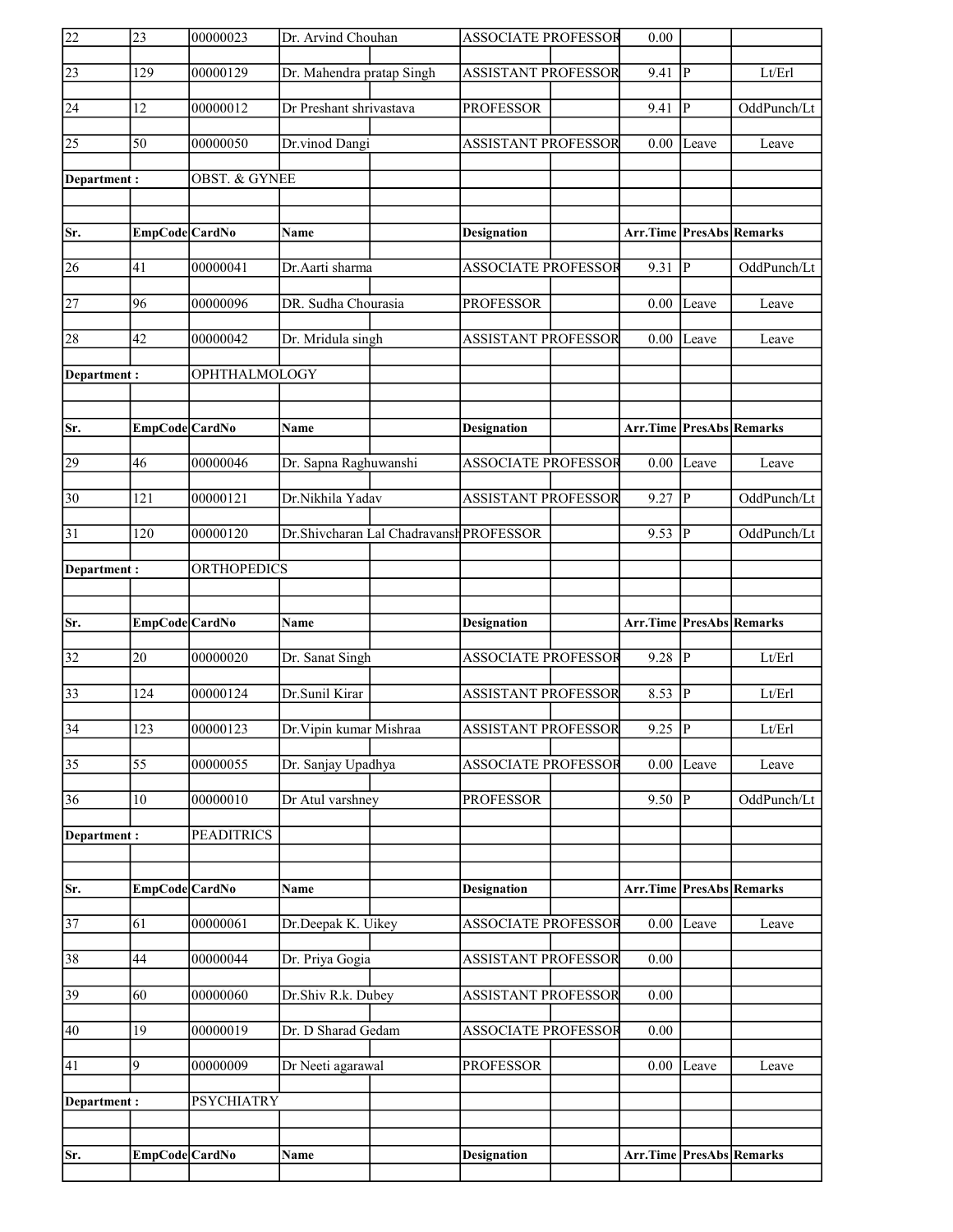| $\overline{42}$ | 65              | 00000065       | Dr Naresh solanki         | <b>ASSISTANT PROFESSOR</b> | $9.56$ P                        |                | OddPunch/Lt |
|-----------------|-----------------|----------------|---------------------------|----------------------------|---------------------------------|----------------|-------------|
| Department:     |                 | RADIODIAGNOSIS |                           |                            |                                 |                |             |
|                 |                 |                |                           |                            |                                 |                |             |
|                 |                 |                |                           |                            |                                 |                |             |
| Sr.             | EmpCode CardNo  |                | Name                      | <b>Designation</b>         | <b>Arr.Time PresAbs Remarks</b> |                |             |
| 43              | 109             | 00000109       | Dr.Rahil kumar Sharma     | <b>ASSISTANT PROFESSOR</b> | 9.31                            | <sup> p</sup>  | OddPunch/Lt |
| Department:     |                 | <b>SURGERY</b> |                           |                            |                                 |                |             |
|                 |                 |                |                           |                            |                                 |                |             |
| Sr.             | EmpCode CardNo  |                | <b>Name</b>               | <b>Designation</b>         | <b>Arr.Time PresAbs Remarks</b> |                |             |
| 44              | 132             | 00000132       | DR.AKASH JAIN             | <b>ASSISTANT PROFESSOR</b> | 0.00                            |                |             |
| 45              | 21              | 00000021       | Dr. Raj Kishor Singh      | <b>ASSOCIATE PROFESSOR</b> | 9.36                            | P              | OddPunch/Lt |
| 46              | 107             | 00000107       | Dr.Ishant kumar Chourasia | <b>ASSOCIATE PROFESSOR</b> | 8.02                            | P              | OddPunch    |
| 47              | 26              | 00000026       | Dr. Pradeep BalmikI       | <b>ASSOCIATE PROFESSOR</b> | 9.42                            | P              | OddPunch/Lt |
|                 |                 |                |                           |                            |                                 |                |             |
| 48              | 66              | 00000066       | Dr. sandeep K. Arihwar    | <b>ASSISTANT PROFESSOR</b> | 8.45                            | P              | OddPunch/Lt |
| 49              | 67              | 00000067       | Dr. Kamlesh Singh Mourya  | <b>ASSISTANT PROFESSOR</b> | 9.10                            | P              | Lt/Erl      |
| 50              | 117             | 00000117       | Dr.Arvind Diwakaer        | <b>ASSOCIATE PROFESSOR</b> | 9.38                            | $\overline{P}$ | Lt/Erl      |
| $\overline{51}$ | 11              | 00000011       | Dr Dharmdas paramhans     | <b>PROFESSOR</b>           | 0.00                            | Leave          | Leave       |
| Department:     |                 | T.B. & CHEST   |                           |                            |                                 |                |             |
|                 |                 |                |                           |                            |                                 |                |             |
| Sr.             | EmpCode CardNo  |                | <b>Name</b>               | <b>Designation</b>         | <b>Arr.Time PresAbs Remarks</b> |                |             |
|                 |                 |                |                           |                            |                                 |                |             |
| $\overline{52}$ | $\overline{62}$ | 00000062       | Dr.Ajay Upadhyay          | <b>ASSISTANT PROFESSOR</b> | 9.28                            | P              | OddPunch/Lt |
| $\overline{53}$ | 122             | 00000122       | Dr.Ratan kumar            | <b>PROFESSOR</b>           | 9.43                            | $\overline{P}$ | OddPunch/Lt |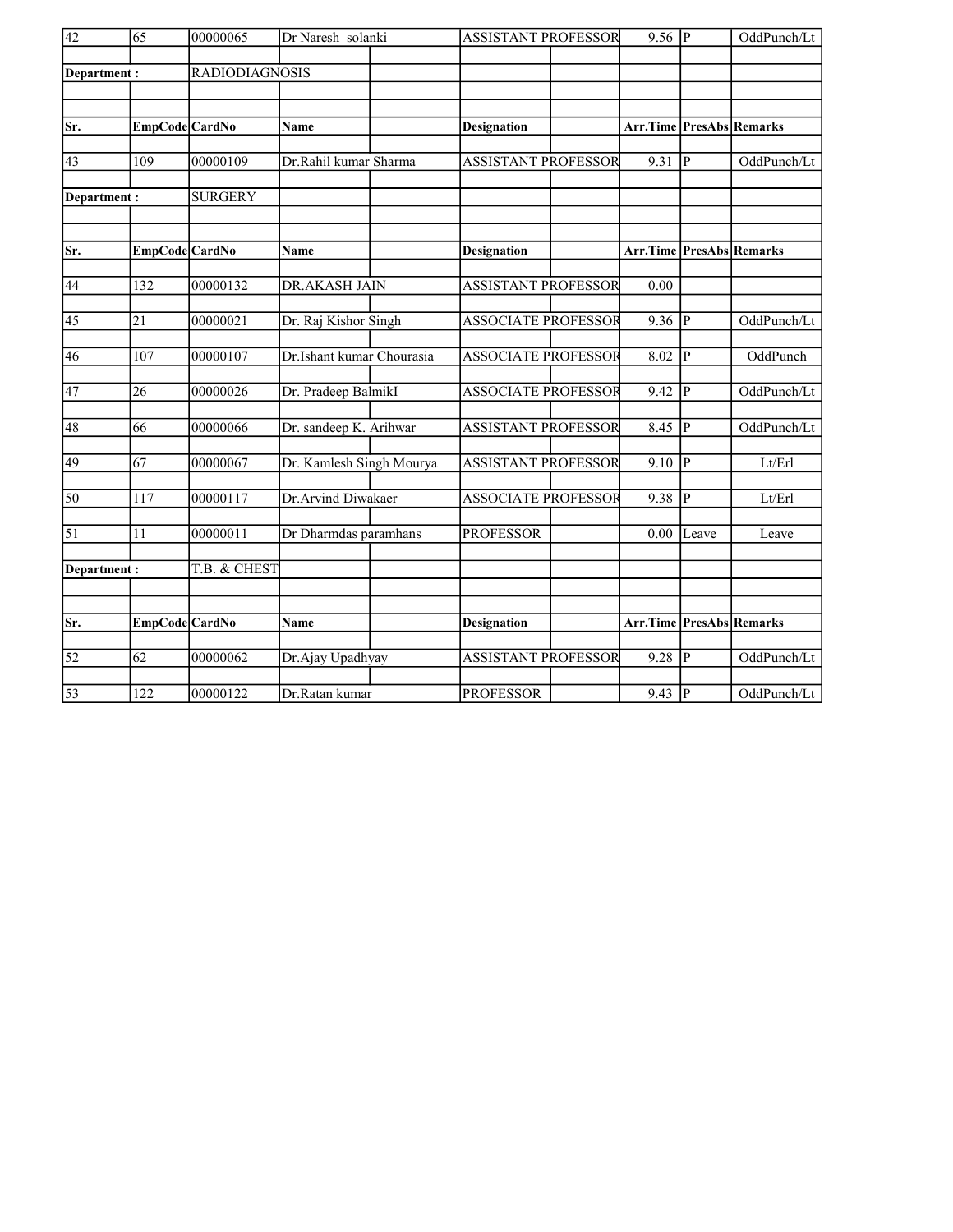| <b>ABV GMC VIDISHA</b>           |                |                           |                                                |                            |                                     |                |                        |
|----------------------------------|----------------|---------------------------|------------------------------------------------|----------------------------|-------------------------------------|----------------|------------------------|
|                                  |                |                           |                                                |                            |                                     |                |                        |
| <b>Daily Arrival Report For:</b> |                |                           | 17-05-2022                                     |                            |                                     |                |                        |
| Department:                      |                | <b>ANATOMY</b>            |                                                |                            |                                     |                |                        |
|                                  |                |                           |                                                |                            |                                     |                |                        |
| Sr.                              | EmpCode CardNo |                           | Name                                           | <b>Designation</b>         | Arr.Time                            |                | <b>PresAbs Remarks</b> |
| $\vert$ 1                        | 75             | 00000075                  | Dr Garima pardhi                               | <b>ASSISTANT PROFESSOR</b> | 9.47                                | P              | OddPunch/Lt            |
| $ 2\rangle$                      | 111            | 00000111                  | DR. OM PRAKASH GAUR DEMONSTRATOR               |                            | 0.00                                | Leave          | Leave                  |
| $\vert$ 3                        | 14             | 00000014                  | Dr. Naina Wakode                               | <b>ASSOCIATE PROFESSOR</b> | 0.00                                |                |                        |
| $\vert 4 \vert$                  | 49             | 00000049                  | Dr. Harsh Kumar Chawre                         | <b>ASSISTANT PROFESSOR</b> | 0.00                                |                |                        |
| $\overline{5}$                   | 76             | 00000076                  | Dr. Sujata Netam                               | <b>DEMONSTRATOR</b>        | 8.42                                | P              | OddPunch/Lt            |
| 6                                | 31             | 00000031                  | Dr. Manisha Vijaywargiya                       | <b>ASSISTANT PROFESSOR</b> | 0.00                                | Leave          | Leave                  |
| 7                                |                | 00000001                  | DR. RASHMI DEOPUJARI PROFESSOR                 |                            | 0.00                                | Leave          | Leave                  |
| Department :                     |                | <b>BIOCHEMISTRY</b>       |                                                |                            |                                     |                |                        |
|                                  |                |                           |                                                |                            |                                     |                |                        |
| Sr.                              | EmpCode CardNo |                           | Name                                           | <b>Designation</b>         | <b>Arr.Time   PresAbs   Remarks</b> |                |                        |
| $\vert 8$                        | 77             | 00000077                  | Dr. Poonam Singh                               | <b>DEMONSTRATOR</b>        | $9.39$ P                            |                | OddPunch/Lt            |
| $\vert$ 9                        | 16             | 00000016                  | Dr. Vaishali Jain                              | <b>PROFESSOR</b>           | 0.00                                |                |                        |
| 10                               | 81             | 00000081                  | Dr Vandana singh                               | <b>DEMONSTRATOR</b>        | 0.00                                | Leave          | Leave                  |
| 11                               | 72             | 00000072                  | Dr. Shubhangi Anand Kale                       | <b>DEMONSTRATOR</b>        | 9.48                                | P              | OddPunch/Lt            |
| 12                               | 114            | 00000114                  | DR. BHAGWAN SINGH                              | <b>DEMONSTRATOR</b>        | 8.57 P                              |                | OddPunch/Lt            |
| 13                               | 33             | 00000033                  | Dr. Sankalp kumar Tripathi ASSISTANT PROFESSOR |                            | $9.47$ P                            |                | OddPunch/Lt            |
| Department:                      |                | <b>COMMUNITY MEDICINE</b> |                                                |                            |                                     |                |                        |
|                                  |                |                           |                                                |                            |                                     |                |                        |
| Sr.                              | EmpCode CardNo |                           | Name                                           | <b>Designation</b>         | Arr.Time                            |                | <b>PresAbs Remarks</b> |
| 14                               | 40             | 00000040                  | Dr.Indu Jotsna Ekka                            | <b>ASSISTANT PROFESSOR</b> | $9.48$ P                            |                | OddPunch/Lt            |
| 15                               | 24             | 00000024                  | Dr. Richa Nigam                                | <b>ASSOCIATE PROFESSOR</b> | 9.50                                | $\overline{P}$ | OddPunch/Lt            |
| 16                               | 113            | 00000113                  | DR. ANIRUDH                                    | <b>DEMONSTRATOR</b>        | 9.51                                | $\overline{P}$ | OddPunch/Lt            |
| <sup>17</sup>                    | 37             | 00000037                  | Dr.Akansha jain                                | <b>ASSISTANT PROFESSOR</b> | 9.50                                | P              | OddPunch/Lt            |
| 18                               | 36             | 00000036                  | Dr.Neeraj Khare                                | <b>ASSISTANT PROFESSOR</b> | 0.00                                | Leave          | Leave                  |
| 19                               | 52             | 00000052                  | Dr. Yogesh Shukla                              | <b>ASSISTANT PROFESSOR</b> | 0.00                                | Leave          | Leave                  |
| 20                               | 82             | 00000082                  | Dr. Ashish Upaddhyay                           | <b>DEMONSTRATOR</b>        | 9.23                                | P              | OddPunch/Lt            |
| $\overline{21}$                  | 7              | 00000007                  | Dr Sanjay agarawal                             | <b>PROFESSOR</b>           | 0.00                                | Leave          | Leave                  |
| 22                               | 119            | 00000119                  | Dr.Shailendra Meena                            | <b>ASSISTANT PROFESSOR</b> | 0.00                                |                |                        |
| 23                               | 118            | 00000118                  | Shobhana yadav                                 | <b>DEMONSTRATOR</b>        | 9.35   $P$                          |                | OddPunch/Lt            |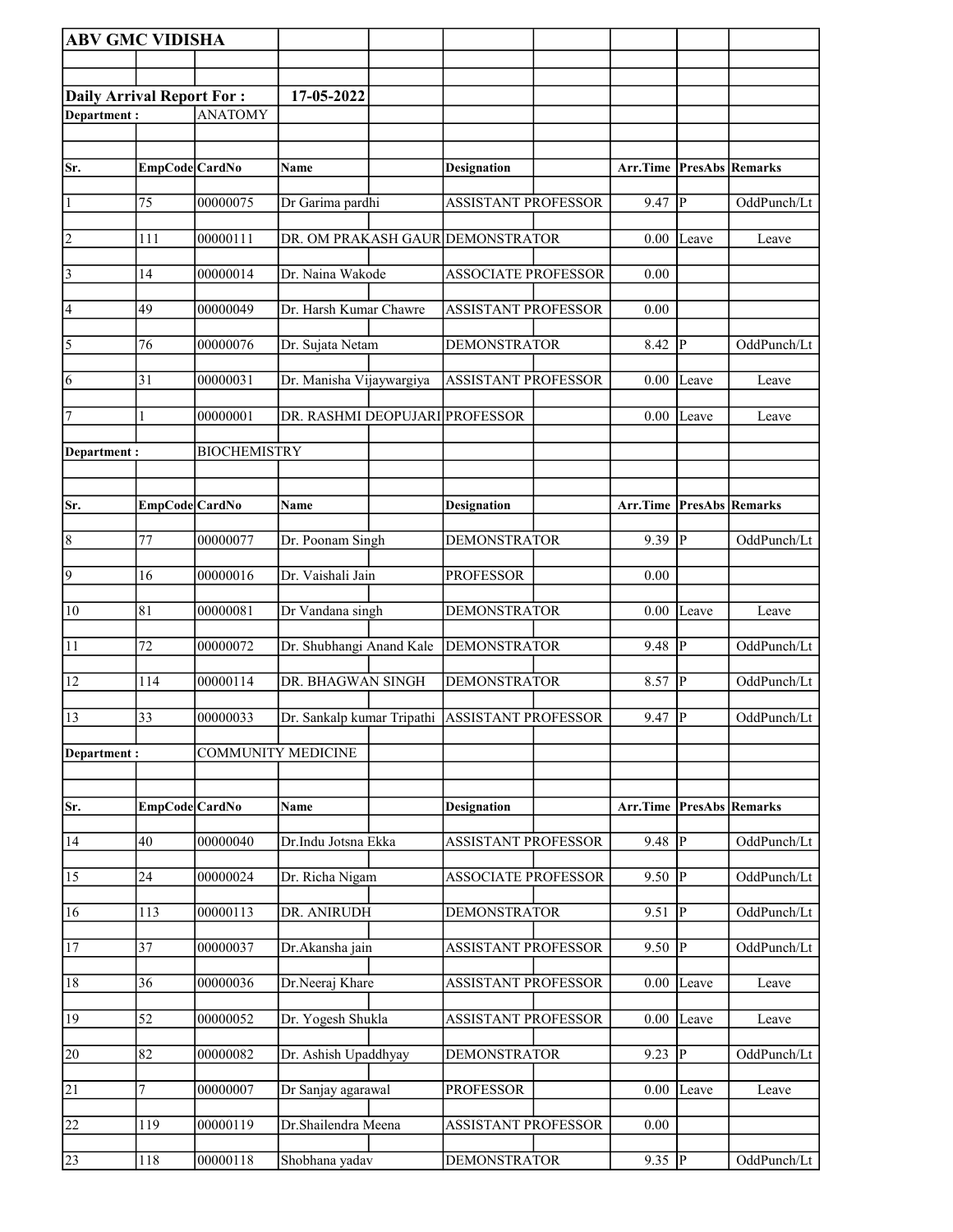| $\overline{24}$ | 80             | 00000080            | Dr.Nandini shukla                        | <b>DEMONSTRATOR</b>        | 9.58                            | $ {\bf p} $  | OddPunch/Lt            |
|-----------------|----------------|---------------------|------------------------------------------|----------------------------|---------------------------------|--------------|------------------------|
| 25              | 18             | 00000018            | Dr. Vishal Jamra                         | <b>ASSOCIATE PROFESSOR</b> | 0.00                            | Leave        | Leave                  |
| Department:     |                | <b>DEAN</b>         |                                          |                            |                                 |              |                        |
|                 |                |                     |                                          |                            |                                 |              |                        |
| Sr.             | EmpCode CardNo |                     | Name                                     | <b>Designation</b>         | <b>Arr.Time PresAbs Remarks</b> |              |                        |
| 26              | 97             | 00000097            | DR. Sunil Nandeshwar                     | <b>DEAN</b>                | 0.00                            | <b>OD</b>    | <b>OD</b>              |
|                 |                |                     |                                          |                            |                                 |              |                        |
| Department:     |                | FORANSIC MEDICINE   |                                          |                            |                                 |              |                        |
|                 |                |                     |                                          |                            |                                 |              |                        |
| Sr.             | EmpCode CardNo |                     | <b>Name</b>                              | <b>Designation</b>         | Arr.Time                        |              | <b>PresAbs Remarks</b> |
| $\overline{37}$ | 112            | 00000112            | DR. POOJA TIWARI                         | <b>DEMONSTRATOR</b>        | 9.44                            | $\mathbf{P}$ | OddPunch/Lt            |
| 38              | 35             | 00000035            | Dr. Narendra singh patel                 | <b>ASSOCIATE PROFESSOR</b> | 9.46                            | P            | OddPunch/Lt            |
| 39              | 54             | 00000054            | Dr.Manish Nigam                          | <b>PROFESSOR</b>           | 9.49                            | P            | OddPunch/Lt            |
|                 |                |                     |                                          |                            |                                 |              |                        |
| 40              | 126            | 00000126            | Dr. Vivek kumar Chouksey                 | <b>ASSISTANT PROFESSOR</b> | 0.00                            | Leave        | Leave                  |
| 41              | 85             | 00000085            | Dr. Sharad Dohare                        | <b>DEMONSTRATOR</b>        | 0.00                            |              |                        |
| Department :    |                | <b>MICROBIOLOGY</b> |                                          |                            |                                 |              |                        |
|                 |                |                     |                                          |                            |                                 |              |                        |
| Sr.             | EmpCode CardNo |                     | <b>Name</b>                              | <b>Designation</b>         | Arr.Time                        |              | <b>PresAbs Remarks</b> |
| 42              | 125            | 00000125            | DR.Himanshi Bansal                       | <b>ASSISTANT PROFESSOR</b> | 0.00                            |              |                        |
| 43              | 4              | 00000004            | Dr Avinash laghave                       | <b>PROFESSOR</b>           | 0.00                            | Leave        | Leave                  |
| 44              | 88             | 00000088            | Dr. Sanjay Singh                         | <b>ASSISTANT PROFESSOR</b> | $9.28$ P                        |              | OddPunch/Lt            |
|                 |                |                     |                                          |                            |                                 |              |                        |
| $\overline{45}$ | 106            | 00000106            | Dr.Aarti Jain                            | <b>ASSOCIATE PROFESSOR</b> | $9.52$ P                        |              | OddPunch/Lt            |
| 46              | 110            | 00000110            | DR, RAGINI DANGI                         | <b>DEMONSTRATOR</b>        | 0.00                            |              |                        |
| 47              | 79             | 00000079            | Dr.Prashant kumar bhakoriya DEMONSTRATOR |                            | 0.00                            | Leave        | Leave                  |
| Department:     |                | PATHOLOGY           |                                          |                            |                                 |              |                        |
|                 |                |                     |                                          |                            |                                 |              |                        |
| Sr.             | EmpCode CardNo |                     | Name                                     | <b>Designation</b>         | Arr.Time                        |              | <b>PresAbs Remarks</b> |
| 48              | 128            | 00000128            | DR.PREETI MANDLOI                        | <b>ASSISTANT PROFESSOR</b> | 0.00                            |              |                        |
| 49              | 78             | 00000078            | Dr. Rajnikant ahirwar                    | <b>DEMONSTRATOR</b>        | 0.00                            | Leave        | Leave                  |
| 50              | 48             | 00000048            | Dr.Pratibha Meena                        | <b>ASSISTANT PROFESSOR</b> | 0.00                            |              |                        |
|                 |                |                     |                                          |                            |                                 |              |                        |
| $\overline{51}$ | 84             | 00000084            | Dr. Sunil Nagar                          | <b>DEMONSTRATOR</b>        | 0.00                            |              |                        |
| 52              | 17             | 00000017            | Dr. Tina Rai                             | <b>ASSOCIATE PROFESSOR</b> | 0.00                            |              |                        |
| 53              | 83             | 00000083            | Dr.Fuzail Ahmad                          | <b>DEMONSTRATOR</b>        | 0.00                            | Leave        | Leave                  |
| 54              | 6              | 00000006            | Dr Gopal krishna sawke                   | <b>PROFESSOR</b>           | 0.00                            | Leave        | Leave                  |
| 55              | 51             | 00000051            | Dr. Lal Pranay singh                     | ASSISTANT PROFESSOR        |                                 | $0.00$ Leave | Leave                  |
|                 |                |                     |                                          |                            |                                 |              |                        |